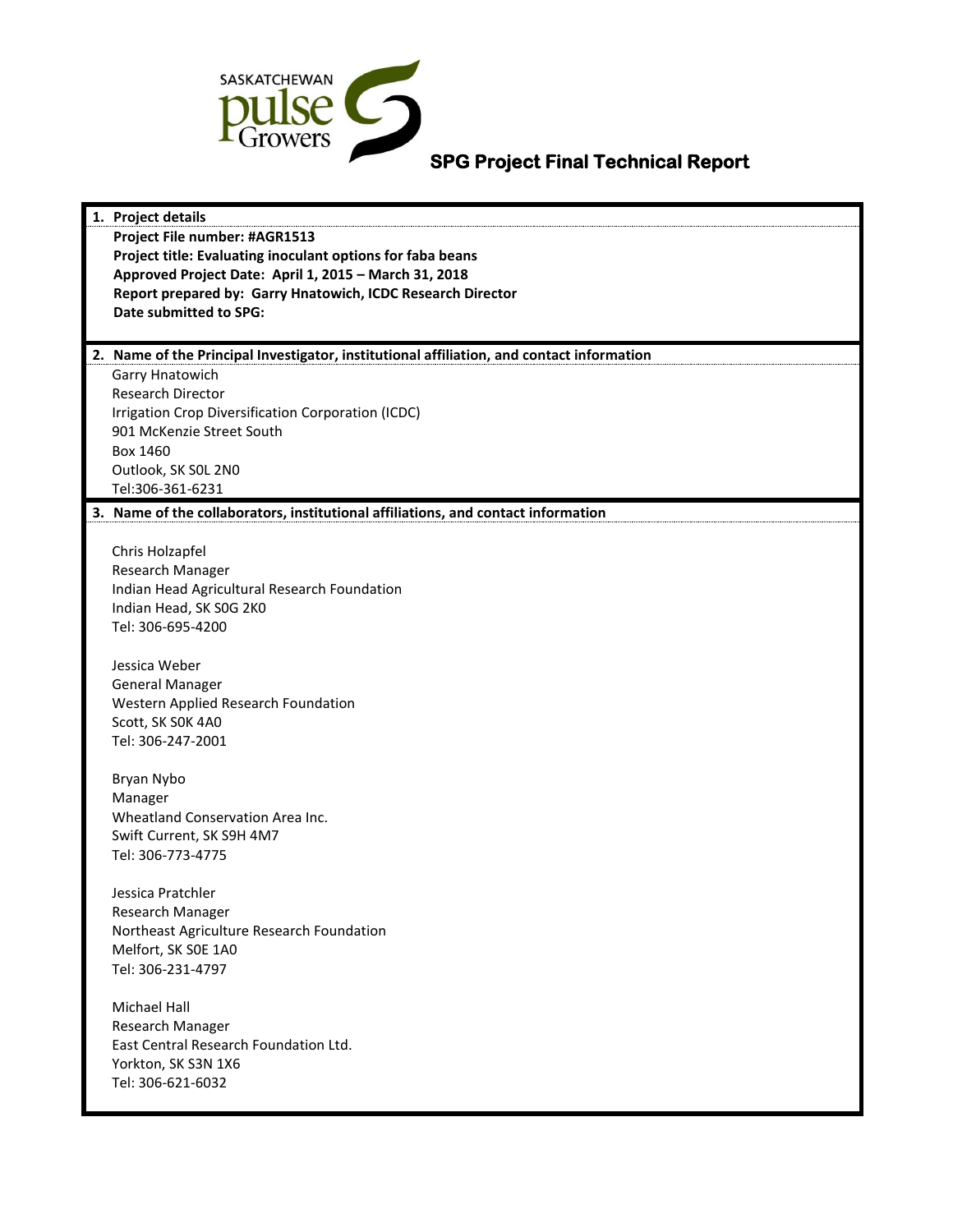Lana Shaw Manager South East Research Farm Redvers, SK S0C 2H0 Tel: 306-891-5050

**,**

**4. Non-confidential abstract/ summary***: This must include project objectives, results, and conclusions for use in publications and on the SPG website. Maximum of 500 words in lay language. Please note that this summary will be used as such and no additional permission will be sought from the project applicant to publish the summary.* 

A three year study was initiated in 2015 to investigate the effect of two rhizobia inoculant formulations, peat based on-seed and granular in-furrow, on yield and growth of faba bean across differing soil/climatic regions of Saskatchewan. Trials were established annually at Swift Current (brown soil zone) and Outlook (brown-dark brown transitional soil zone); Scott (dark brown soil zone) and Melfort, Yorkton, Indian Head and Redvers (black soil zone). Two faba bean varieties, a tannin and a zero tannin, were treated either with a peat based on-seed formulation (Nodulator brand by BASF) at the recommended rate of application (1.2 kg inoculant for 982 kg seed) or a granular in-furrow formulation (TagTeam brand by Monsanto BioAg) at 0.5X, 1.0X or 2.0X recommended application rates based upon row spacing used at each cooperating test site. Additional treatments included a dual inoculation combining the peat based inoculant applied at all three granular application rates. The peat based formulation was applied immediately prior to seeding using a damp inoculation method, granular products were applied at seeding.

Significant responses with respect to faba bean seed yield, at any individual test location over the three years of trialing, were few (2 of 15 site years). However, combined site analyses indicated an overall faba bean seed yield increase of approximately 230 kg/ha (3.5 bu/ac). This greatest yield response occurred with the peat based inoculant formulation by itself or in combination with a granular application, however the dual inoculation treatments were not statistically greater yielding in comparison to the peat based solo application. Inoculation had no statistically significant effect on seed protein, N content, total seed N uptake or seed test weight. Inoculation did not statistically influence vegetative biomass, tissue N content or total biomass N uptake but did result in an increase in plant height.

The overall minimal response cannot be attributed to soil providing adequate N for faba bean yield as the majority of sites were low in soil N according to spring soil testing procedures. Although mineralized N being released throughout the growing season is expected again the amounts of N removed in biomass and seed suggests that soil N sources would unlikely provide the quantities measured. Rather it is more likely that indigenous populations of *Rhizobium leguminosarum* were present at most trial locations and formed effective nodulation and subsequent biological nitrogen fixation to come close in optimizing faba bean growth and seed yield production. All sites involved in the trial have had an extended history of pulse crops within their rotations. While most pulses within their respective rotations have been field pea and/or lentil the *Rhizobium leguminosarum* inoculants applied are able to infect and provide nitrogen fixation in faba bean. Results from this trial suggest that inoculation of faba bean is still recommended but producers can choose an inoculant formulation based on cost and convenience for their operation. A single dose of inoculant is sufficient to provide optimal faba bean seed yield.

**5. Introduction:** *Brief project background and rationale. (References are listed in the Appendix, Section 16)*

Interest in growing faba beans has increased among farmers, especially as a way to maintain pulses in the crop rotation without the disease issues of alternative pulse options, i.e. field pea or lentil. Although faba beans are not resistant to *Aphanomyces,* which currently infests many pea and lentil fields, they do have a higher tolerance to the level of infection from the disease as well as other root rot pathogens susceptible [\(Lamari and Bernier, 1985](http://www.sciencedirect.com.cyber.usask.ca/science/article/pii/S0378429009002470#bib81) and [van](http://www.sciencedirect.com.cyber.usask.ca/science/article/pii/S0378429009002470#bib155)  [Leur et al., 2008\)](http://www.sciencedirect.com.cyber.usask.ca/science/article/pii/S0378429009002470#bib155). Along with increased disease tolerance, faba beans are very efficient in fixing nitrogen (N) through *Rhizobium* symbiosis compared to other cultivated legumes and derives most of its' N required through atmospheric N fixation (Bremer et al., 1988). Farmers struggling to grow field peas or lentils because of disease issues could substitute faba beans in the rotation if faba beans perform well agronomically and economically.

Previous studies completed on faba bean agronomics focused on determining the best production practices for the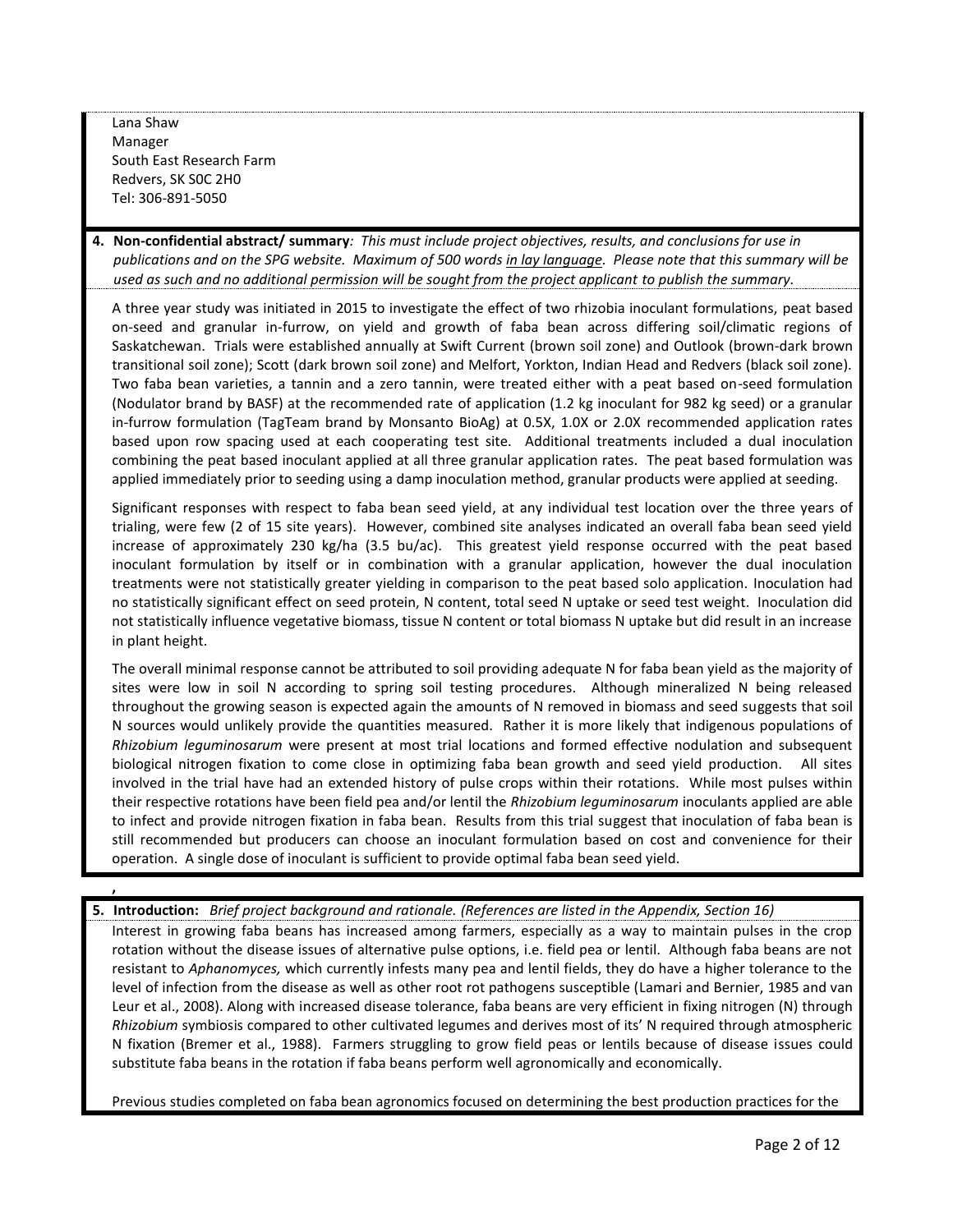crop, i.e. seeding date, rates, depth, and row spacing are among the more popular topics (Jensen et al. 2010). Although some studies have focused on determining which species of *Rhizobium* bacteria colonize and infect the plant roots to form symbiotic relationships to carry out atmospheric N fixation (Slattery et al. 2004), there is no comprehensive study to determine the best commercially available inoculant option for faba bean. Current research suggests *Rhizobium leguminosarum bv. viciae* is the dominant species of *Rhizobium* that infect field peas, lentil and faba bean roots, forming nodules and which carry out N fixation (Evans et al. 1996). Unfortunately there is a lack of information regarding which strains of *Rhizobium leguminosarum bv. viciae* are in the new faba bean-specific inoculants. There are strains of indigenous faba bean –specific rhizobium in Western Canadian soils (Laguerre et al. 2003), however, these are not well defined in the literature.

Successful nodulation of the crop is extremely important to ensure the crop reaches maximum yield potential; therefore farmers need to inoculate their faba bean seed. The objective of this experiment is to develop recommendations for commercially available inoculants registered for faba beans, allowing farmers to select the best option and rate to maximize yield. Our experiment will test faba bean inoculants available to the market at varying rates and combinations. Determining which inoculant product and /or combinations will help producers achieve the greatest amount of economic return will hopefully give producers a more robust knowledge of faba bean production. As a result, encouraging them to be more comfortable when deciding to incorporate this new crop into their rotations.

### **6. Methodology:** *Include approaches, experimental design, methodology, materials, sites, etc.*

#### **Objective:**

To determine the effects of two inoculants at different rates and in combination on Faba bean grown in various soil/climatic zones of Saskatchewan.

**Agri-ARM Project Locations conducting trials 2015-17:** Wheatland Conservation Area Inc. (WCA, Swift Current), Western Applied Research Corporation (WARC, Scott), Indian Head Research Foundation (IHARF, Indian Head), Northeast Agriculture Research Foundation (NARF, Melfort), East Central Research Foundation (ECRF, Yorkton), Southeast Agriculture Research Foundation (SERF, Redvers), Irrigation Crop Diversification Corporation (ICDC, Outlook)

### Methodology 2015

The trial was established at all test locations as described below for 2016-17 however the tannin variety FB9-4 was used in the first year of the trial as opposed to the tannin variety CDC SSNS-1 used in years 2016 and 2017. The variety FB9-4 utilized across all locations in the trial initiation year resulted in serious seeding issues at the majority of site locations. The Thousand Kernel Weight (TKW) of 805 grams associated with the FB9-4's caused significant plugging at numerous sites. The plugging of seed occurred at the venturI, distributor, within hoses or in the opener depending upon the seeder being used to establish the trial. In an attempt to minimize plugging NARF seeded their FB9-4's plots twice – at a half rate per operation but still experienced difficulties. Consequently plant stand was compromised and less than desirable. The Snowdrop variety due to the randomized nature of the experimental design was also adversely affected as plugging may not have been detected until several plots had been seeded.

Due to plugging issues, plant counts were conducted after plant emergence and certain plots, at most sites, reduced to micro-plots. This may have been defined as reduction in plot length or width (e.g. plant counts & harvested area conducted on 6 m<sup>2</sup> compared to normal 12 m<sup>2</sup> area or normal 8 row plots reduced to 4-5 rows that did not plug). It cannot be disallowed that variation in plot sizes within a trial did not result in error of any agronomic parameters measured.

Consequently the decision was made to change the tannin faba bean variety to the smaller seeded CDC CCNS-1 for the remaining years of trialing.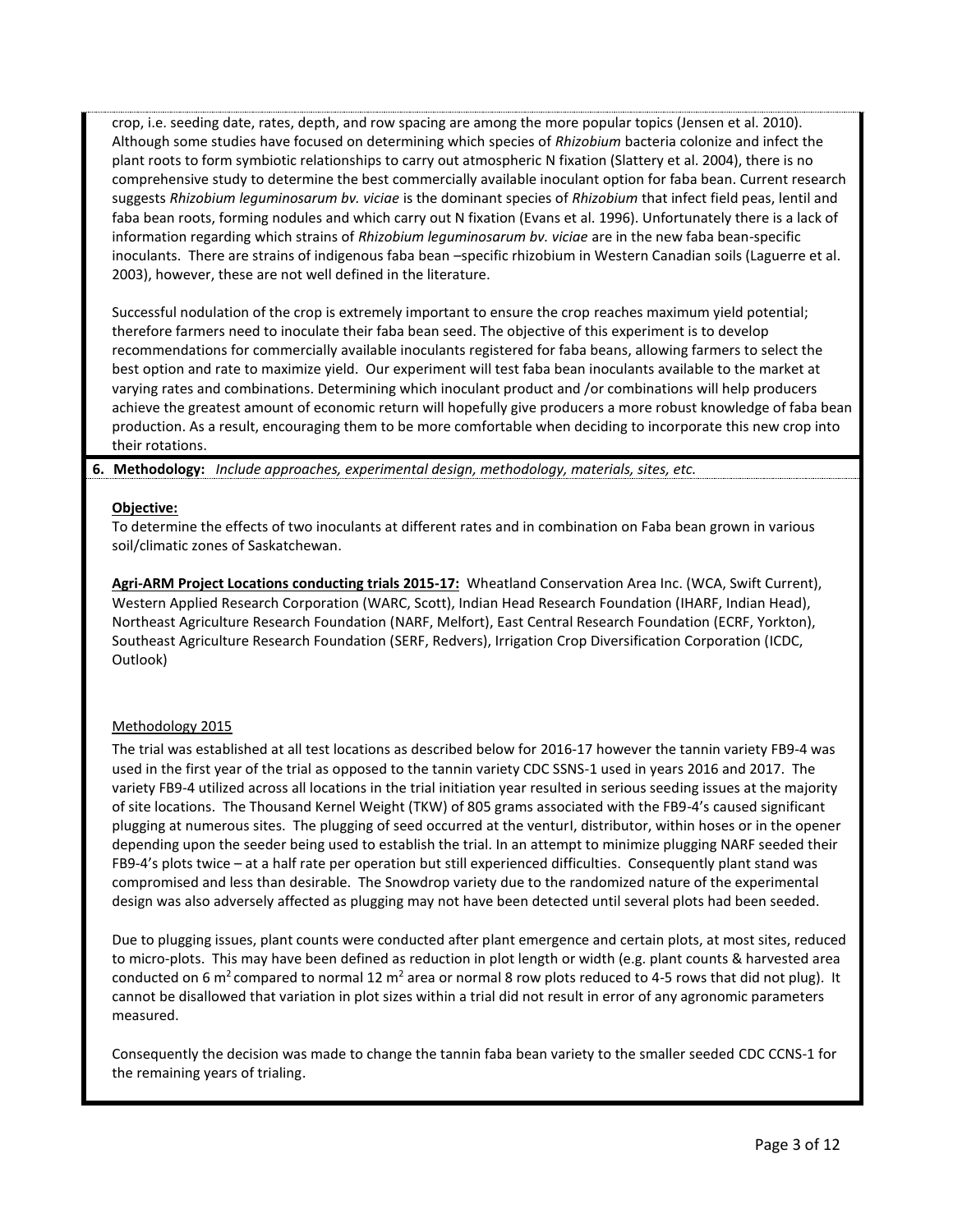#### Methodology 2016 & 2017

A consistent treatment protocol was observed and followed at all participating trial locations. Inoculants as indicated, their formulation and method of application was consistent across all sites. Two inoculants, Nodulator peat seed treatment (BASF) and TagTeam (Monsanto BioAg) a granular inoculant, were utilized in the study. Granular TagTeam inoculant treatments were metered through boxes or pre-weighed and applied through a cone on the seeder, granular inoculant was positioned within the seed row. The amount of granular inoculant (1x rate) was applied based on the manufactures recommended rate for the row spacings used at each trial location. Peat based Nodulator inoculant treatments were applied by damp inoculation method of applying 2.0 ml water to a kg of seed, adding 1.22 gm inoculant (recommended rate of 1.2 kg per 982 kg of seed), and mixing well in either a large plastic bag or plastic container. Seed-placed peat inoculant was applied to seed immediately prior to seeding. If seed treatments were utilized they were applied to the seed first and seed was fully dried prior to peat based inoculant application. Seed was treated with a registered seed treatment product for Faba bean at each location, excepting Indian Head. Supplemental fertilizer as 11-52-0 was applied at all locations at rates of  $20 - 30$  kg P<sub>2</sub>O<sub>5</sub>/ha and either side- banded or seed-placed depending upon location. Where required other supplemental nutrients were applied in quantities so as not be a yield limiting factor. Two faba bean varieties were evaluated in the trial to evaluate if they differed to inoculation treatments, varieties chosen were the zero tannin "Snowdrop" and the tannin variety "CDC SSNS-1." Target plant populations of both varieties was 43 – 58 plants m<sup>-2</sup> (approximately 4 – 5 plants ft<sup>-2</sup>), seeding rate was determined factoring seed size, germination and assuming 90% emergence for each variety. Faba bean varieties were centrally sourced by ICDC and the required quantities of each variety shipped to cooperating Agri-ARM facilities. At all sites plots were maintained weed free by herbicide burn-off prior to seeding, post herbicide applications and when required by hand weeding. Most sites received an in-season fungicide application for disease prevention. Harvest at all locations was accomplished with a small plot combine in a straight cut operation. At some locations Reglone was applied in a desiccation application, at other locations natural dry down occurred.

What did differ between locations was such practical aspects of date of seeding, method of seeding (direct vs worked), plot size, harvest date, etc., variables that would be expected to differ among a multi-organizational study such as this. Response data from all site-years were combined for mixed model analyses with the effects of siteyear, variety, inoculant treatment and possible interactions were considered fixed and the effects of replicate (within site-year) considered random. All treatment means (both individual site-years and multi-site combined means) were separated by LSD testing analyses. All treatment effects and differences between means were considered significant at  $P \leq 0.05$ .

### **Trial Design and Treatments:**

This study was established in a randomized complete block design with four replications. Treatments were factorial in design with two faba bean varieties and eight inoculant rates and/or formulations, treatments are shown in Table 1. Agronomic and pertinent site establishment information is shown in Table 2.

Results of spring soil sampling are shown in Table 4. The Melfort trial site in 2016 was situated on ground that would be expected to interfere with inoculant performance. The remaining sites soil test N levels would not have been expected to mask or inhibit an inoculant response bases of spring soil test sampling.

All trial sites, other than Outlook, were reliant on annual in-season precipitation to maintain plant growth and development. The Outlook location has irrigation capacity however 2016 received only a single application of 12.5 mm due to the above normal precipitation throughout the growing season, in 2017 a total of 162.5 mm of supplemental irrigation was applied. In general, all sites received above normal precipitation throughout the 2016 growing season, in particular Swift Current. The Swift Current trial site received a total of 438 mm of rainfall from May 1 to September 30, greatly exceeding long-term norms. High precipitation consequently resulted in high yield potentials being established at the majority of test locations. The opposite rainfall situation occurred in 2017 with most sites experiencing drought, particularly Swift Current.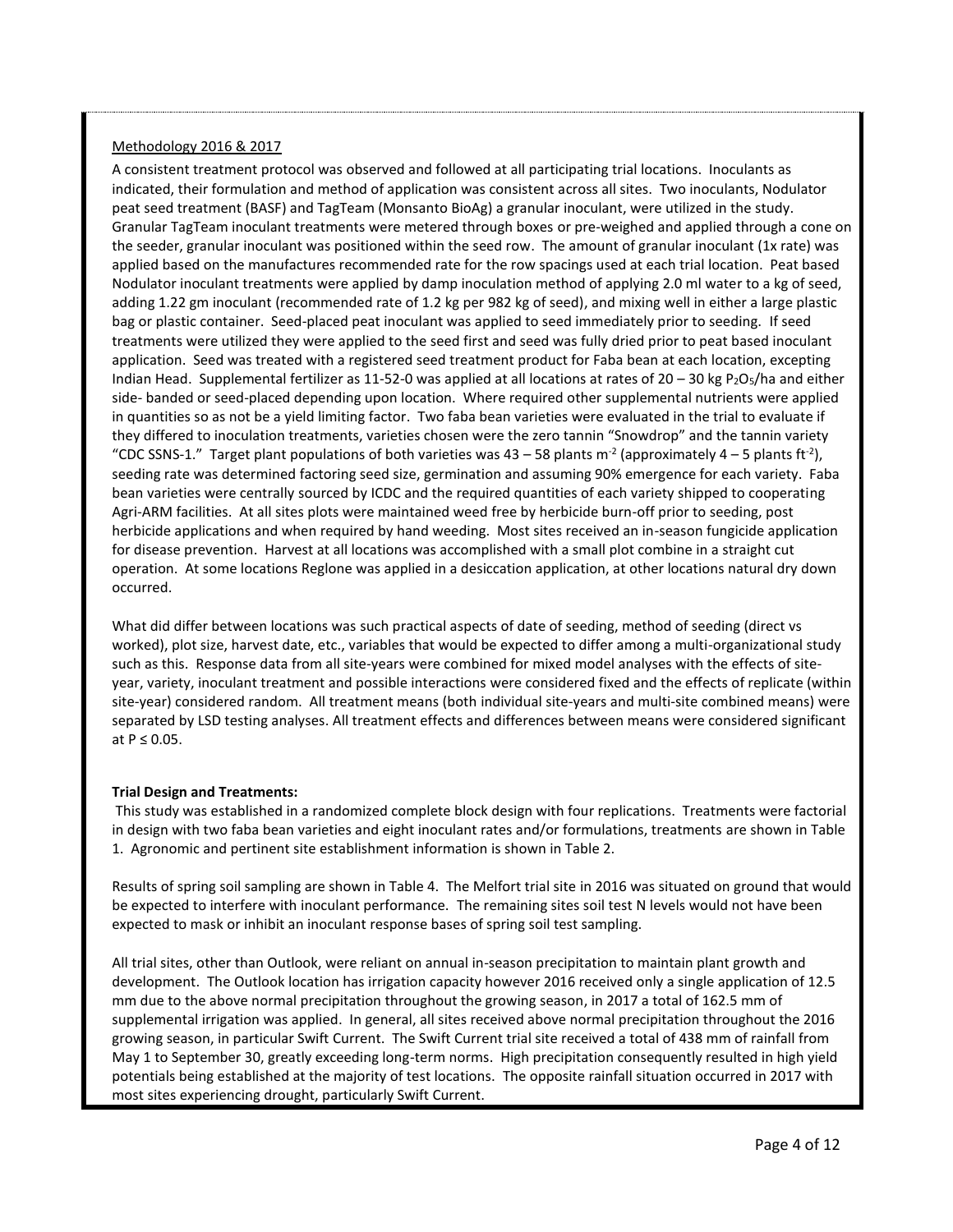| <b>Treatments</b> | <b>Faba bean Variety</b> | <b>Inoculants</b>                                                          |
|-------------------|--------------------------|----------------------------------------------------------------------------|
| 1                 | Snowdrop                 | Un-inoculated check                                                        |
| 2                 | Snowdrop                 | Nodulator peat for Faba Beans                                              |
| 3                 | Snowdrop                 | 0.5x rate TagTeam Granular for Faba bean                                   |
| 4                 | Snowdrop                 | 1x rate TagTeam Granular for Faba bean                                     |
| 5                 | Snowdrop                 | 2x rate TagTeam Granular for Faba bean                                     |
| 6                 | Snowdrop                 | Nodulator peat for Faba Beans + TagTeam granular for Faba<br>Beans at 0.5x |
| 7                 | Snowdrop                 | Nodulator peat for Faba Beans + TagTeam granular for Faba<br>Beans at 1x   |
| 8                 | Snowdrop                 | Nodulator peat for Faba Beans + TagTeam granular for Faba<br>Beans at 2x   |
| 9                 | CDC SSNS-1               | Un-inoculated check                                                        |
| 10                | CDC SSNS-1               | Nodulator peat for Faba Beans                                              |
| 11                | CDC SSNS-1               | 0.5x rate TagTeam Granular for Faba bean                                   |
| 12                | CDC SSNS-1               | 1x rate TagTeam Granular for Faba bean                                     |
| 13                | CDC SSNS-1               | 2x rate TagTeam Granular for Faba bean                                     |
| 14                | CDC SSNS-1               | Nodulator peat for Faba Beans + TagTeam granular for Faba<br>Beans at 0.5x |
| 15                | CDC SSNS-1               | Nodulator peat for Faba Beans + TagTeam granular for Faba<br>Beans at 1x   |
| 16                | CDC SSNS-1               | Nodulator peat for Faba Beans + TagTeam granular for Faba<br>Beans at 2x   |

Table 2. General Site Agronomic Information of 2016 & 2017 Faba Bean Inoculant Trial.

| Agronomic's    | <b>Indian Head</b> | <b>Swift Current</b> | <b>Melfort</b> | Yorkton | Outlook | <b>Redvers</b> | <b>Scott</b> |
|----------------|--------------------|----------------------|----------------|---------|---------|----------------|--------------|
| Previous crop  | ∵ereal             | Cereal               | Cereal         | Cereal  | Cereal  | Cereal         | Cereal       |
| Tillage System | No-till            | No-till              | No-till        | No-till | Tillage | No-till        | No-till      |
| Row spacing    | 30 cm              | 22.5 cm              | 30 cm          | 25 cm   | 25 cm   | 25 cm          | 25 cm        |

Table 3. Soil Test Information by Site, 2015 – 2017.

| Soil Test Criteria           | Indian<br>Head      | <b>Swift</b><br><b>Current</b>          | <b>Melfort</b>          | <b>Yorkton</b>                          | <b>Outlook</b>       | <b>Redvers</b>                          | <b>Scott</b>      |  |  |
|------------------------------|---------------------|-----------------------------------------|-------------------------|-----------------------------------------|----------------------|-----------------------------------------|-------------------|--|--|
|                              |                     |                                         |                         | 2015                                    |                      |                                         |                   |  |  |
| NO <sub>3</sub> -N (0-60 cm) | 12 kg ha $^{-1}$    | 39 kg ha $^{-1}$<br>$(0-30 \text{ cm})$ | 62 kg ha $^{-1}$        | 24 kg ha $^{-1}$<br>$(0-30 \text{ cm})$ | 53 kg ha $^{-1}$     | 39 kg ha $^{-1}$<br>$(0-45 \text{ cm})$ | 40 kg ha $^{-1}$  |  |  |
| PO <sub>4</sub> -P (0-15 cm) | 7 kg ha $^{-1}$     | 17 kg ha $^{-1}$                        | 34 kg ha $^{-1}$        | 40 kg ha $^{-1}$                        | 16 kg ha $^{-1}$     | 30 kg ha $^{-1}$                        | 47 kg ha $^{-1}$  |  |  |
| K (0-15 cm)                  | 673 kg<br>$ha^{-1}$ | >415 kg<br>$ha^{-1}$                    | $>1000$ kg<br>$ha^{-1}$ | $>1000$ kg<br>$ha^{-1}$                 | 649 kg ha $^{-1}$    | 595 kg ha $^{-1}$                       | 569 kg ha $^{-1}$ |  |  |
| $SO_4-S$ (0-60 cm)           | 11 kg ha $^{-1}$    | 24 kg ha $^{-1}$<br>$(0-30 \text{ cm})$ | 47 kg ha $^{-1}$        | 25 kg<br>$ha^{-1}$<br>(0-30 cm)         | >179 kg<br>$ha^{-1}$ | 41 kg ha $^{-1}$                        | 57 kg ha $^{-1}$  |  |  |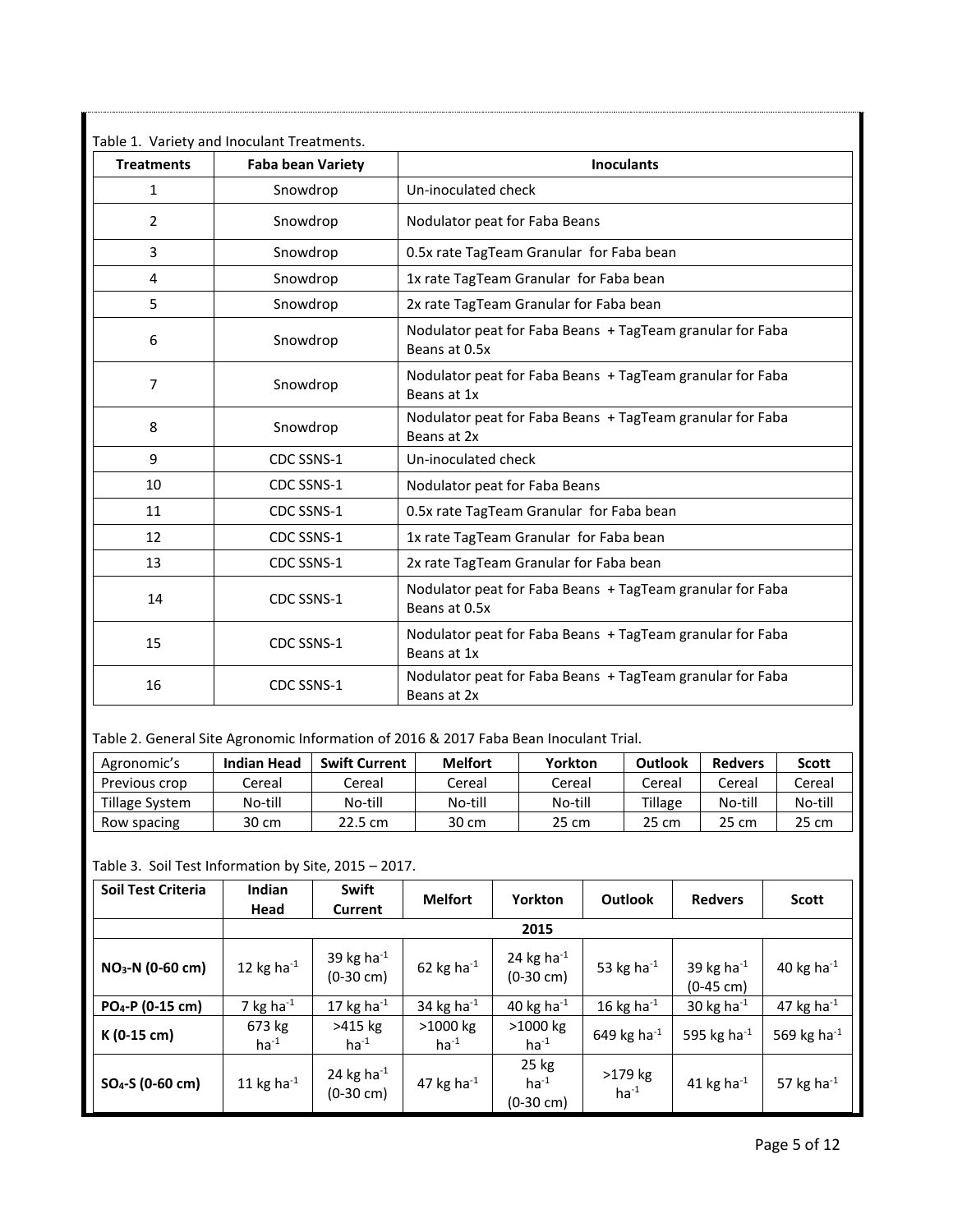| OM % (0-15 cm)               | 5.2                     |                                               | 12.4                                     |                                            |                      |                                |                      |  |  |  |  |
|------------------------------|-------------------------|-----------------------------------------------|------------------------------------------|--------------------------------------------|----------------------|--------------------------------|----------------------|--|--|--|--|
| pH (0-15 cm)                 | 8.0                     | 6.8                                           | 5.8                                      | 8.0<br>7.4                                 |                      | 7.6                            |                      |  |  |  |  |
|                              |                         | 2016                                          |                                          |                                            |                      |                                |                      |  |  |  |  |
| NO <sub>3</sub> -N (0-60 cm) | 18 kg ha $^{-1}$        | 27 kg ha $^{-1}$<br>$(0-30 \text{ cm})$       | 112 kg ha $^{-1}$<br>$(0-30 \text{ cm})$ | 25 kg ha $^{-1}$<br>$(0-30 \text{ cm})$    | 49 kg ha $^{-1}$     | 42 kg ha $^{-1}$               | 39 kg ha $^{-1}$     |  |  |  |  |
| PO <sub>4</sub> -P (0-15 cm) | 8 kg ha $^{-1}$         | 13 kg ha $^{-1}$                              | 22 kg ha $^{-1}$                         | 25 kg ha $^{-1}$                           | 18 kg ha $^{-1}$     | 27 kg ha $^{-1}$               | 62 kg ha $^{-1}$     |  |  |  |  |
| K (0-15 cm)                  | $>1200$ kg<br>$ha^{-1}$ | >600 kg<br>$ha^{-1}$                          | >600 kg<br>$ha^{-1}$                     | >600 kg<br>$ha^{-1}$                       | 388 kg ha $^{-1}$    | 531 kg ha $^{-1}$              | 613 kg ha $^{-1}$    |  |  |  |  |
| $SO_4-S$ (0-60 cm)           | 20 kg ha $^{-1}$        | $>100$ kg<br>$ha^{-1}$<br>$(0-30 \text{ cm})$ | 20 kg ha $^{-1}$<br>$(0-30 \text{ cm})$  | >70 kg<br>$ha^{-1}$<br>$(0-30 \text{ cm})$ | >180 kg<br>$ha^{-1}$ | 37 kg ha $^{-1}$               | 30 kg ha $^{-1}$     |  |  |  |  |
| OM % (0-15 cm)               | 5.1                     |                                               | 11.5                                     |                                            | 2.4                  |                                |                      |  |  |  |  |
| pH (0-15 cm)                 | 7.9                     | 5.9                                           | 5.9                                      | 7.8                                        | 7.6                  | 7.6                            |                      |  |  |  |  |
|                              |                         |                                               |                                          | 2017                                       |                      |                                |                      |  |  |  |  |
| NO <sub>3</sub> -N (0-60 cm) | 16 kg ha $^{-1}$        | 38 kg ha $^{-1}$<br>$(0-30 \text{ cm})$       | 63 kg ha $^{-1}$<br>$(0-30 \text{ cm})$  | 27 kg ha $^{-1}$                           | 72 kg ha $^{-1}$     | 24 kg ha $^{-1}$<br>$(0-45cm)$ | 52 kg ha $^{-1}$     |  |  |  |  |
| PO <sub>4</sub> -P (0-15 cm) | 11 kg ha $^{-1}$        | 20 kg ha $^{-1}$                              | 18 kg ha $^{-1}$                         | 18 kg ha $^{-1}$                           | 16 kg ha $^{-1}$     | 8 kg ha $^{-1}$                | 71 kg ha $^{-1}$     |  |  |  |  |
| K (0-15 cm)                  | >1200 kg<br>$ha^{-1}$   | >800 kg<br>$ha^{-1}$                          | 476 kg ha $^{-1}$                        | 522 kg ha $^{-1}$                          | 186 kg ha $^{-1}$    | 303 kg ha $^{-1}$              | >800 kg<br>$ha^{-1}$ |  |  |  |  |
| SO <sub>4</sub> -S (0-60 cm) | 63 kg ha $^{-1}$        | 45 kg ha $^{-1}$<br>$(0-30 \text{ cm})$       | 31 kg ha $^{-1}$<br>$(0-30 \text{ cm})$  | 45 kg ha $^{-1}$<br>$(0-30 \text{ cm})$    | >140 kg<br>$ha^{-1}$ | >184 kg<br>$ha^{-1}$           | 671 kg ha $^{-1}$    |  |  |  |  |
| OM % (0-15 cm)               | 4.9                     | 2.7                                           | 9.0                                      | 4.2                                        | 2.6                  | 3.5                            | 4.5                  |  |  |  |  |
| pH (0-15 cm)                 | 7.6                     | 6.0                                           | 6.1                                      | 7.2                                        | 8.2                  | 7.7                            | 6.0                  |  |  |  |  |

**7. Research accomplishments**: *(Describe progress towards meeting objectives. Please use revised objectives if SPG approved revisions have been made to original objectives.)*

| <b>Objectives</b>                                                                                                                                                                                                             | <b>Progress</b>                                                                                                                                                                                                                                                                      |
|-------------------------------------------------------------------------------------------------------------------------------------------------------------------------------------------------------------------------------|--------------------------------------------------------------------------------------------------------------------------------------------------------------------------------------------------------------------------------------------------------------------------------------|
| 1) To determine the effects of two inoculant<br>formulations, peat on-seed and granular in-<br>furrow, at different application rates and in<br>combination on Faba bean grown across<br>soil/climatic zones in Saskatchewan. | The study was conducted over a three year period. The overall<br>effects of annual inoculation of faba bean grown in SK was<br>modest, regardless of the area or region of production. The<br>peat based formulation of inoculant was more effective than the<br>granular inoculant. |
| 2)                                                                                                                                                                                                                            |                                                                                                                                                                                                                                                                                      |
| $\vert$ 3                                                                                                                                                                                                                     |                                                                                                                                                                                                                                                                                      |

**8. Discussion:** *Provide discussion necessary to the full understanding of the results. Where applicable, results should be*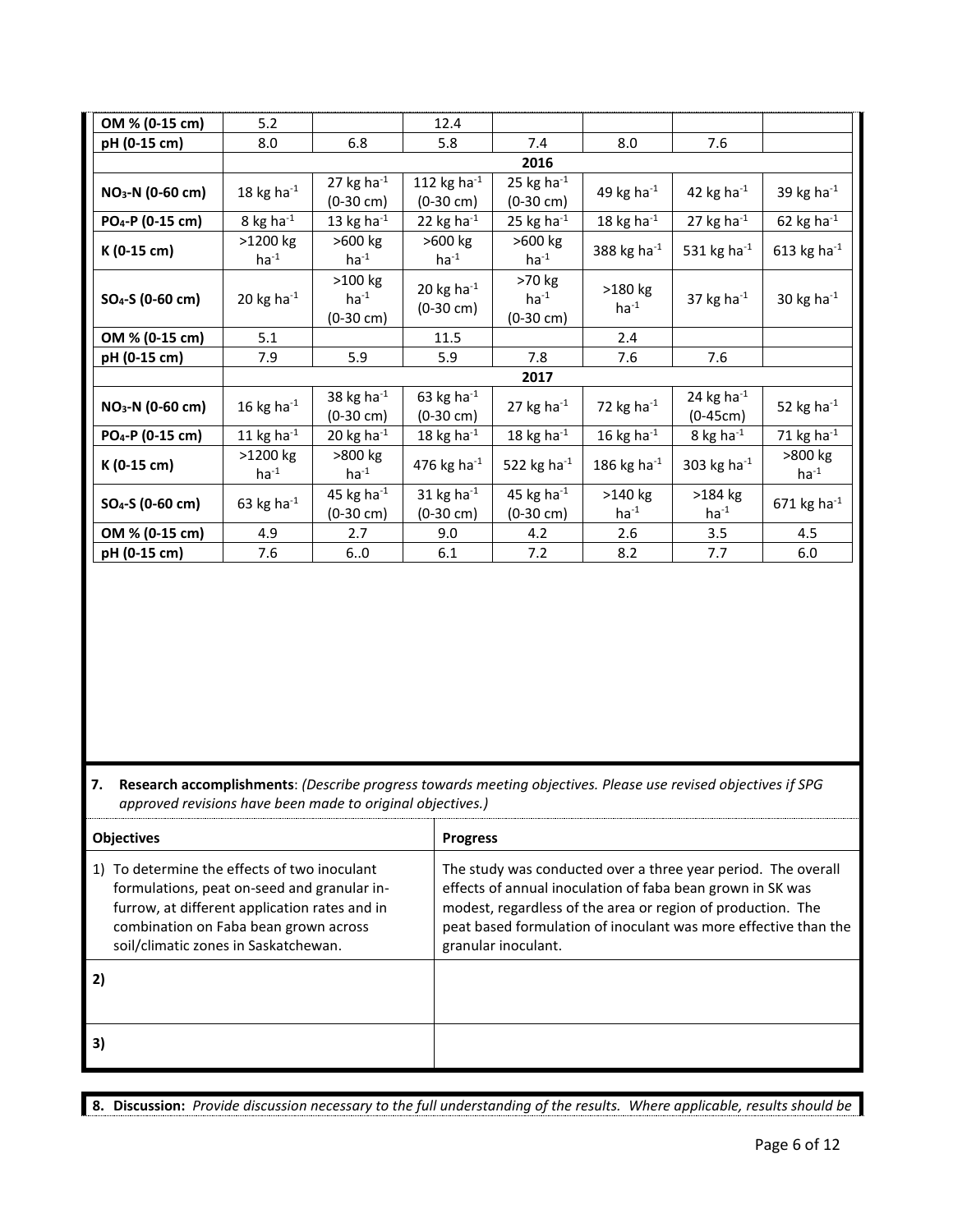*discussed in the context of existing knowledge and relevant literature. Detail any major concerns or project setbacks.* Faba bean grain yield collected from each site with acceptable CV's (<15) for each treatment are outlined for 2015, 2016 and 2017 in Tables 3, 4 and 5 , respectively. In 2017, the final year of the trial the sites at Swift Current were adversely influenced by drought such that average treatment yields were only 381 kg/ha (5.7 bu/ac). The Scott location had high yields an unacceptable CV, the reason for the high yield variation is not apparent. The Melfort 2017 trial had seeding difficulties with the seeder used resulting in non-uniform stand establishment and excessive variation between and within treatments. Over the three years of the trial the majority of sites failed to achieve a positive yield response to inoculation. Combined summary of results is shown in Table 4. Overall, the tannin variety faba bean was higher yielding than the zero tannin but both responded, or failed to respond, to inoculation treatments in a similar fashion. Bare, un-inoculated faba bean produced the lowest yields. Yields were greatest whenever faba bean was treated with an on-seed peat based inoculant. The granular inoculation treatments, while numerically higher yielding, were not greatly higher than the un-inoculated. The relative failure of the granular inoculant to provide yields equal to a peat on-seed inoculant application is concerning and unexplainable. The granular and peat inoculants utilized with this study are produced by two different manufactures. It is highly probable that the strain of *Rhizobia leguminosarum* used within these products differs. Therefore it cannot be discounted that the strain used within the peat based formulation was superior to the strain within the granular formulation and accounts for the yield performance differences identified in Table 4. Additionally it should be noted that the net effect on enhancing faba bean yield with inoculation was modest. The maximum yield benefit obtained to inoculation across 15 site years of data was 236 kg/ha (3.5 bu/ac).

All trial sites used within this study have an extended history of pulse production, either with field pea and/or lentil. As *Rhizobia leguminosarum* bacteria are able to infect pea, lentil and faba bean and provide biological nitrogen fixation to occur it is possible that, with extended pulse inclusion within rotations, the background "indigenous" levels of *Rhizobia leguminosarum* in these soils is now high, resulting in diminishing yield responses to annual inoculation. In a recent Alberta study Lopetinski et. al. (2014) failed to obtain a faba bean yield response to inoculation in a six site-year study. In field pea McKenzie et. al., 2001 found an inoculant yield response in field pea at only 9 of 22 sites in Alberta. The average response to whenever peat based inoculant was applied (with or without granular applications) resulted in a 6.0% yield response which would provide an economic benefit. Although these results suggest that indigenous populations of *Rhizobia leguminosarum* may now be high through an extended history of pulse production in Saskatchewan, no commercial test is presently available to predict the likelihood of an inoculation response. Consequently this study suggests that producers continue to apply an inoculant to ensure the presence of adequate numbers of *Rhizobia leguminosarum* for faba bean production.

Table 5 shows the influence of variety and inoculation on seed protein, seed N percentage and seed N uptake, test weight, plant height, plant tissue N, plant biomass and total N uptake in biomass. The tannin variety faba bean contained higher seed N and therefore protein, higher seed N uptake and test weight compared to the zero tannin faba bean. Inoculation treatments had no influence on any of these factors excepting plant height, which increased with all inoculant treatments. All sites other than Melfort in 2016 had residual soil N levels that would not be expected to supply the N quantities measured in seed and biomass tissue. These overall lack of inoculation responses further suggests that faba beans within the confines of these test sites were being assisted by effective indigenous soil rhizobia thereby restricting, or limiting, positive fresh inoculation effects.

| Variety  | Inoculant     | 2015 Site Yield (kg/ha) |               |           |         |  |  |
|----------|---------------|-------------------------|---------------|-----------|---------|--|--|
|          |               | Indian Head             | Swift Current | Melfort   | Yorkton |  |  |
| Snowdrop | Check         | 1045 f                  | 712g          | 2729 bcde | 2109a   |  |  |
| Snowdrop | Nod peat      | 3286 c                  | 1020 bcde     | 2637 cde  | 2082 a  |  |  |
| Snowdrop | $0.5X$ TT     | 1197f                   | 1031 bcde     | 2403 e    | 2149a   |  |  |
| Snowdrop | $1.0X$ TT     | 1130f                   | 1110 bcde     | 2644 cde  | 2249a   |  |  |
| Snowdrop | 2.0X TT       | 1493 e                  | 1143 abc      | 2498 de   | 2097 a  |  |  |
| Snowdrop | Nod + 0.5X TT | 3085 c                  | 1081 bcde     | 2552 de   | 2008 a  |  |  |
| Snowdrop | Nod + 1.0X TT | 3169 c                  | 1122 bc       | 2634 cde  | 2118a   |  |  |

Table 3. Sites included in summary analyses.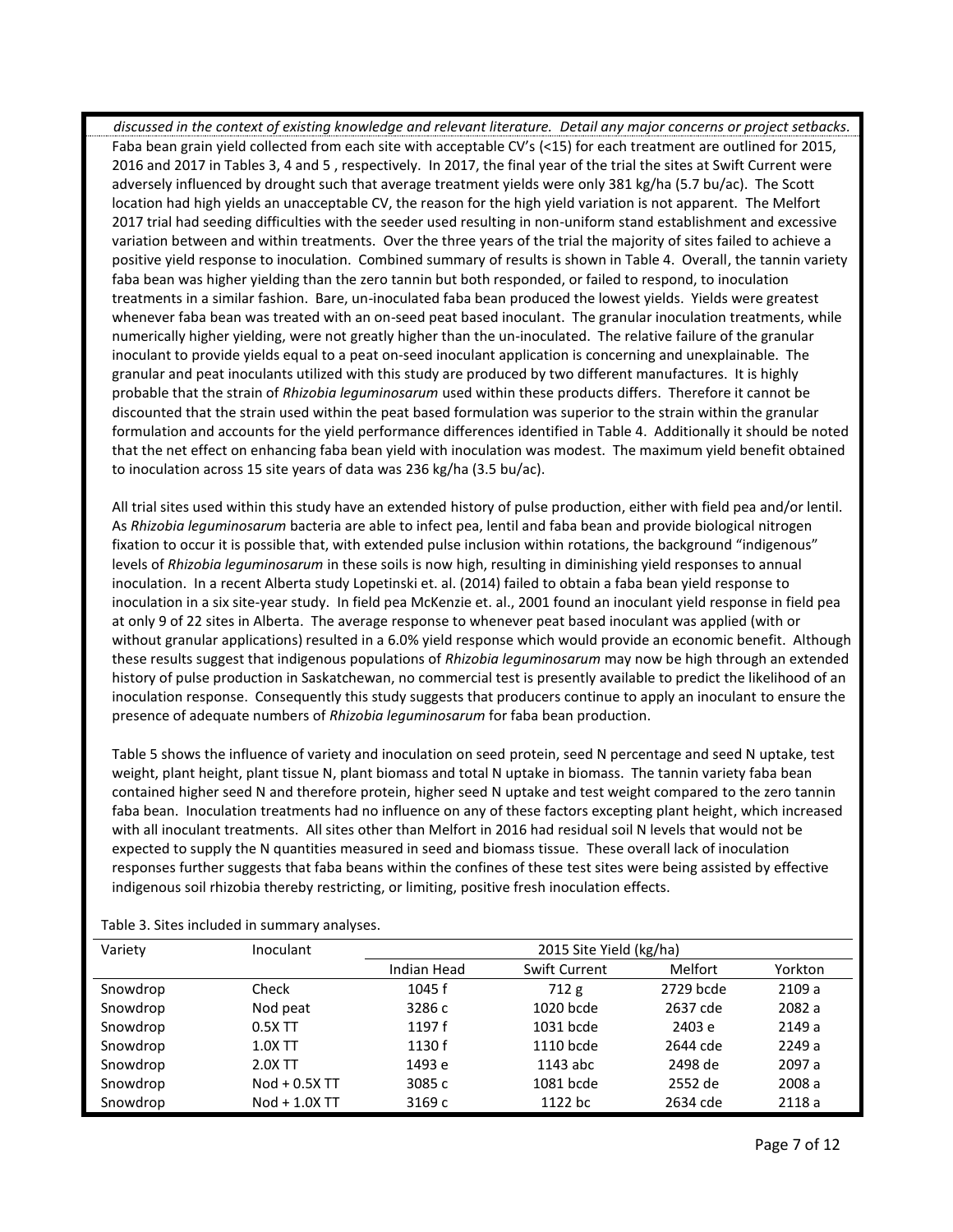| Snowdrop | Nod + 2.0X TT   | 3140 с  | 1285 a    | 2986 abcde | 2104a  |
|----------|-----------------|---------|-----------|------------|--------|
| FB9-4    | Check           | 1854 d  | 716g      | 2912 abcde | 2007 a |
| FB9-4    | Nod peat        | 4946 a  | 1010 cde  | 3244 ab    | 2221a  |
| FB9-4    | $0.5X$ TT       | 1728 de | $852$ fg  | 3268 ab    | 2039a  |
| FB9-4    | $1.0X$ TT       | 1868 d  | 973 def   | 3417 a     | 2132a  |
| FB9-4    | 2.0X TT         | 1957 d  | 964 ef    | 3255 ab    | 2249a  |
| FB9-4    | Nod + 0.5X TT   | 4623 ab | 1105 bcde | 3058 abcd  | 1790 a |
| FB9-4    | $Nod + 1.0X$ TT | 4580 ab | 1165 ab   | 3141 abc   | 2069 a |
| FB9-4    | Nod + 2.0X TT   | 4359 b  | 1119 bcd  | 3076 abcd  | 2044 a |
|          | Pr > F          | 0.0001  | 0.0001    | 0.001      | 0.918  |
|          | CV              | 7.1     | 10.1      | 14.2       | 14.7   |

## Table 3. Continued

| Variety    | Inoculant          | 2016 Site Yield (kg/ha) |            |         |         |         |         |        |
|------------|--------------------|-------------------------|------------|---------|---------|---------|---------|--------|
|            |                    | Indian                  | Swift      |         | Yorkton |         |         |        |
|            |                    | Head                    | Current    | Melfort |         | Outlook | Redvers | Scott  |
| Snowdrop   | Check              | 3227 a                  | 5728 bcdef | 3816 a  | 4163 a  | 6581 a  | 5160 a  | 4998 a |
| Snowdrop   | Nod peat           | 3503 a                  | 6025 ab    | 3832 a  | 4350 a  | 6775 a  | 5321 a  | 4992 a |
| Snowdrop   | 0.5X TT            | 2987 a                  | 5890 abcd  | 3951a   | 4326 a  | 6734 a  | 5026 a  | 5350 a |
| Snowdrop   | 1.0X TT            | 3222 a                  | 5912 abcd  | 3754 a  | 4229 a  | 6727 a  | 5311 a  | 5299 a |
| Snowdrop   | 2.0X TT            | 3227 a                  | 5964 abc   | 5358 a  | 3843 a  | 6627 a  | 5683 a  | 5360 a |
| Snowdrop   | Nod +<br>0.5X TT   | 3220 a                  | 5854 abcde | 4202 a  | 4193 a  | 6777 a  | 5351 a  | 5340 a |
| Snowdrop   | Nod +<br>1.0X TT   | 3371 a                  | 6460 a     | 4114 a  | 3894 a  | 6482 a  | 4781 a  | 5325 a |
| Snowdrop   | Nod +<br>2.0X TT   | 3353 a                  | 6183 ab    | 3659 a  | 4223 a  | 6736 a  | 5441 a  | 5453 a |
| CDC SSNS-1 | Check              | 3029 a                  | 5143 f     | 3532 a  | 3408 a  | 7109 a  | 4389 a  | 5431 a |
| CDC SSNS-1 | Nod peat           | 3205 a                  | 5216 f     | 3688 a  | 4117 a  | 7053 a  | 4562 a  | 5203 a |
| CDC SSNS-1 | 0.5X TT            | 2982 a                  | 5342 def   | 3503 a  | 4021 a  | 6887 a  | 4984 a  | 5259 a |
| CDC SSNS-1 | 1.0X TT            | 3019 a                  | 5646 bcdef | 3468 a  | 4063 a  | 7258 a  | 4950 a  | 5244 a |
| CDC SSNS-1 | 2.0X TT            | 3282 a                  | 5395 cdef  | 3715 a  | 3706 a  | 7268 a  | 4821 a  | 5225 a |
| CDC SSNS-1 | Nod +<br>$0.5X$ TT | 3251 a                  | 5255 ef    | 3772 a  | 3833 a  | 7223 a  | 4456 a  | 5342 a |
| CDC SSNS-1 | Nod +<br>1.0X TT   | 3216 a                  | 5396 cdef  | 4107 a  | 4063 a  | 7313 a  | 4398 a  | 5152 a |
| CDC SSNS-1 | Nod +<br>2.0X TT   | 3253 a                  | 5351 def   | 3558 a  | 4296 a  | 7304 a  | 4767a   | 5210 a |
|            | Pr > F             | 0.052                   | 0.005      | 0.128   | 0.441   | 0.835   | 0.059   | 0.805  |
|            | <b>CV</b>          | 6.6                     | 7.5        | 11.2    | 12.4    | 4.1     | 11.8    | 6.2    |

| Variety  | Inoculant | 2017 Site Yield (kg/ha) |         |         |         |  |  |  |
|----------|-----------|-------------------------|---------|---------|---------|--|--|--|
|          |           | Indian Head             | Redvers | Outlook | Yorkton |  |  |  |
| Snowdrop | Check     | 1729 de                 | 4543 a  | 3572 a  | 5203 a  |  |  |  |
| Snowdrop | Nod peat  | 1777 de                 | 4300 a  | 3634 a  | 5717 a  |  |  |  |
| Snowdrop | $0.5X$ TT | 1702 e                  | 3970 a  | 3799 a  | 5401 a  |  |  |  |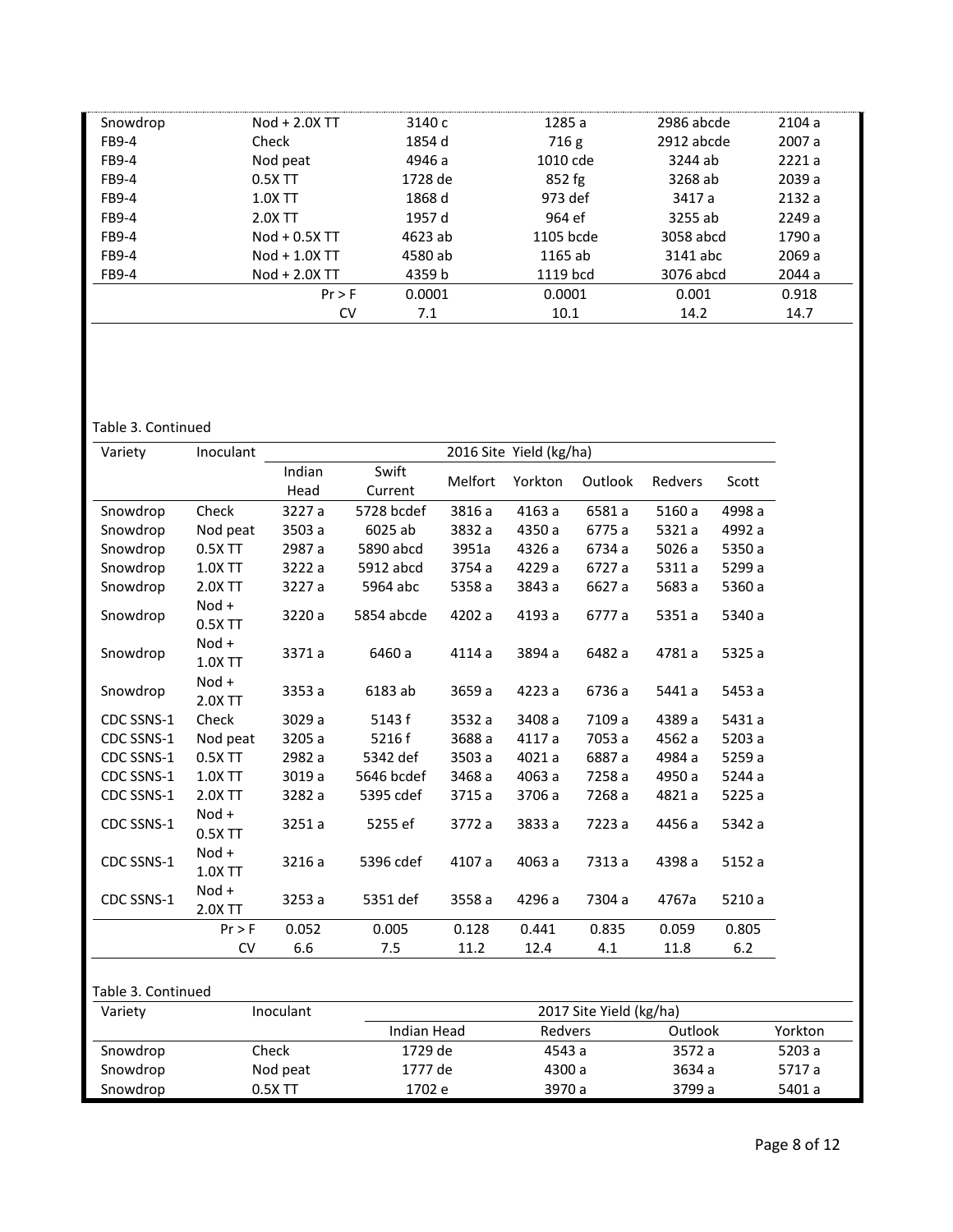| Snowdrop   | 1.0X TT       | 1780 cde | 4249 a | 3574 a | 5891 a |
|------------|---------------|----------|--------|--------|--------|
| Snowdrop   | 2.0X TT       | 1709 e   | 4082 a | 3540 a | 5927 a |
| Snowdrop   | Nod + 0.5X TT | 1699 e   | 4285 a | 3419 a | 5541 a |
| Snowdrop   | Nod + 1.0X TT | 1761 de  | 3859 a | 3577 a | 5438 a |
| Snowdrop   | Nod + 2.0X TT | 1693 e   | 4470 a | 3539 a | 5704 a |
| CDC SSNS-1 | Check         | 2041 ab  | 3941 a | 3841 a | 5280 a |
| CDC SSNS-1 | Nod peat      | 1981 ab  | 4223 a | 3679 a | 5766 a |
| CDC SSNS-1 | $0.5X$ TT     | 2098 a   | 3853 a | 3591 a | 5107 a |
| CDC SSNS-1 | 1.0X TT       | 2048 ab  | 3940 a | 3777 a | 5498 a |
| CDC SSNS-1 | 2.0X TT       | 2001 ab  | 4352 a | 3405 a | 5472 a |
| CDC SSNS-1 | Nod + 0.5X TT | 2077 a   | 4037 a | 3698 a | 5678 a |
| CDC SSNS-1 | Nod + 1.0X TT | 1901 bcd | 4352 a | 3623 a | 5435 a |
| CDC SSNS-1 | Nod + 2.0X TT | 1951 abc | 4532 a | 3646 a | 5541 a |
|            | Pr > F        | 0.0001   | 0.139  | 0.970  | 0.601  |
|            | <b>CV</b>     | 6.5      | 9.1    | 10.6   | 9.1    |

| Treatment                                                                                                 |             |        |                   |                   |        | 15 Site Year Summary<br>Yield (kg/ha) |                          |                                     |
|-----------------------------------------------------------------------------------------------------------|-------------|--------|-------------------|-------------------|--------|---------------------------------------|--------------------------|-------------------------------------|
| Variety                                                                                                   |             |        |                   |                   |        |                                       |                          |                                     |
| Zero Tannin                                                                                               |             |        |                   |                   |        | 3782 b                                |                          |                                     |
| Tannin                                                                                                    |             |        |                   |                   |        | 3931 a                                |                          |                                     |
| Inoculation                                                                                               |             |        |                   |                   |        |                                       |                          |                                     |
| Check                                                                                                     |             |        |                   |                   |        | 3719 c                                |                          |                                     |
| Nod peat                                                                                                  |             |        |                   |                   |        | 3952 a                                |                          |                                     |
| 0.5X TT                                                                                                   |             |        |                   |                   |        | 3758 bc                               |                          |                                     |
| 1.0X TT                                                                                                   |             |        |                   |                   |        | 3815 b                                |                          |                                     |
| 2.0X TT                                                                                                   |             |        |                   |                   |        | 3790 bc                               |                          |                                     |
| Nod + 0.5X TT                                                                                             |             |        |                   |                   |        | 3955 a                                |                          |                                     |
| Nod + 1.0X TT                                                                                             |             |        |                   |                   |        | 3925 a                                |                          |                                     |
| Nod + 2.0X TT                                                                                             |             |        |                   |                   |        | 3940 a                                |                          |                                     |
| $Pr$ > F (p-value)                                                                                        |             |        |                   |                   |        |                                       |                          |                                     |
| Variety (V)                                                                                               |             |        |                   |                   |        | 0.0001                                |                          |                                     |
| Inoculation (I)                                                                                           |             |        |                   |                   |        | 0.0001                                |                          |                                     |
| $V \times I$                                                                                              |             |        |                   |                   |        | 0.125                                 |                          |                                     |
| Table 5. Combined Site Analyses for Faba Bean Seed Quality and In-season Agronomic Observations, 2015-17. |             |        |                   |                   |        |                                       |                          |                                     |
|                                                                                                           | Seed        | Seed N | Seed N            | Seed Test         | Height | <b>Tissue N</b>                       | Plant                    | N                                   |
| Treatment                                                                                                 | Protein (%) | (%)    | Uptake<br>(kg/ha) | Weight<br>(kg/hl) | (cm)   | (%)                                   | <b>Biomass</b><br>(T/ha) | <b>Biomass</b><br>Uptake<br>(kg/ha) |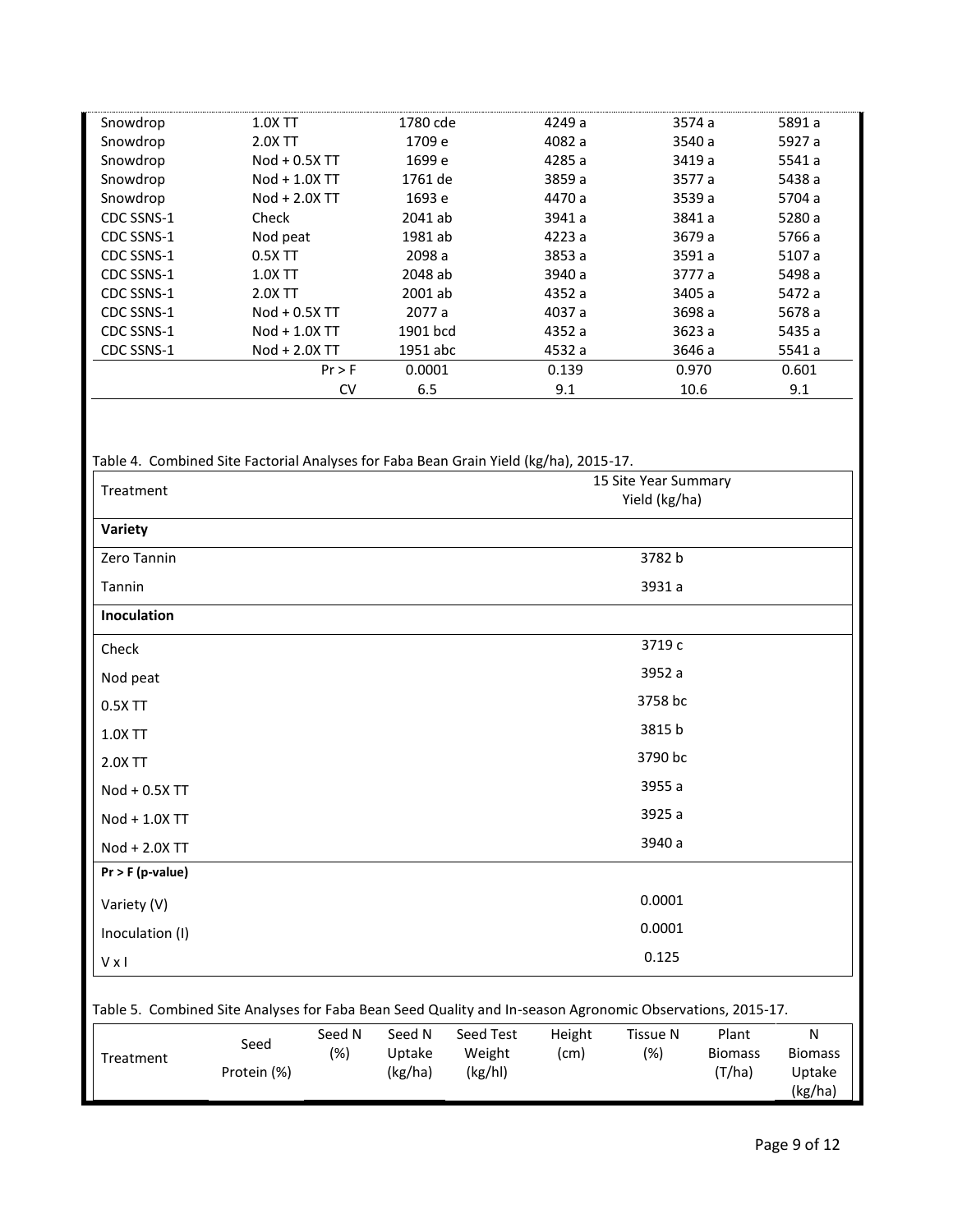| Variety            |        |                  |       |        |       |      |      |       |
|--------------------|--------|------------------|-------|--------|-------|------|------|-------|
| Zero Tannin        | 27.0 b | 4.4 <sub>b</sub> | 189 b | 81.6 b | 103a  | 3.2a | 7.1a | 228 a |
| Tannin             | 28.1a  | 4.6a             | 205a  | 82.3 a | 103a  | 3.2a | 7.1a | 228 a |
| Inoculation        |        |                  |       |        |       |      |      |       |
| Check              | 27.6a  | 4.5a             | 197 a | 82.1a  | 100 b | 3.2a | 6.9a | 222 a |
| Nod peat           | 27.5a  | 4.5a             | 199 a | 82.0 a | 103a  | 3.2a | 7.4a | 241a  |
| 0.5X TT            | 27.6a  | 4.4a             | 194 a | 81.9 a | 103a  | 3.2a | 7.1a | 231a  |
| 1.0X TT            | 27.7 a | 4.5a             | 199 a | 81.8 a | 103a  | 3.2a | 7.2a | 234 a |
| 2.0X TT            | 27.4a  | 4.4a             | 194 a | 81.4a  | 102a  | 3.2a | 7.1a | 231a  |
| Nod + 0.5X TT      | 27.4a  | 4.4a             | 197 a | 81.9 a | 104a  | 3.2a | 7.1a | 220 a |
| Nod + 1.0X TT      | 27.6a  | 4.5a             | 196 a | 82.1a  | 102a  | 3.2a | 7.3a | 231a  |
| Nod + 2.0X TT      | 27.7a  | 4.5a             | 200 a | 82.3 a | 104a  | 3.2a | 6.8a | 215a  |
| $Pr$ > F (p-value) |        |                  |       |        |       |      |      |       |
| <b>Sites</b>       | 10     | 9                | 9     | 9      | 15    | 14   | 10   | 8     |
| Variety (V)        | 0.01   | 0.01             | 0.01  | > 0.01 | 0.97  | 0.87 | 0.86 | 0.98  |
| Inoculation (I)    | 0.41   | 0.07             | 0.59  | 0.30   | 0.01  | 0.90 | 0.32 | 0.23  |
| $V \times I$       | 0.97   | 0.67             | 0.42  | 0.63   | 0.91  | 0.13 | 0.47 | 0.76  |

9. Conclusions and Recommendations: Highlight significant conclusions based on the previous sections, with emphasis on the project objectives specified above. Provide recommendations for the application and adoption of the project.

The overall minimal response of faba bean to inoculation was somewhat unexpected. In general inoculation provided a modest yield response that would cover the cost of a recommended rate of inoculant application. The peat based formulation was sufficient in providing optimal yields, equal or greater, than that of the granular inoculant. These results suggest that producers can make their faba bean inoculant formulation decision based on cost and convenience to their operation. Results of this trial suggest that it still be recommended that an inoculant be applied with faba beans as a small yield response is expected and for insurance as no valid method of predicting viable and sufficient background levels of indigenous rhizobia might be present to assist in faba bean growth and development.

10. Success stories/ practical implications for pulse producers or industry: Identify new innovations and /or technologies developed through this project; and elaborate on how they might impact the producers /industry.

Patents/IP generated/ commercialized products: List any products developed from this research. 11.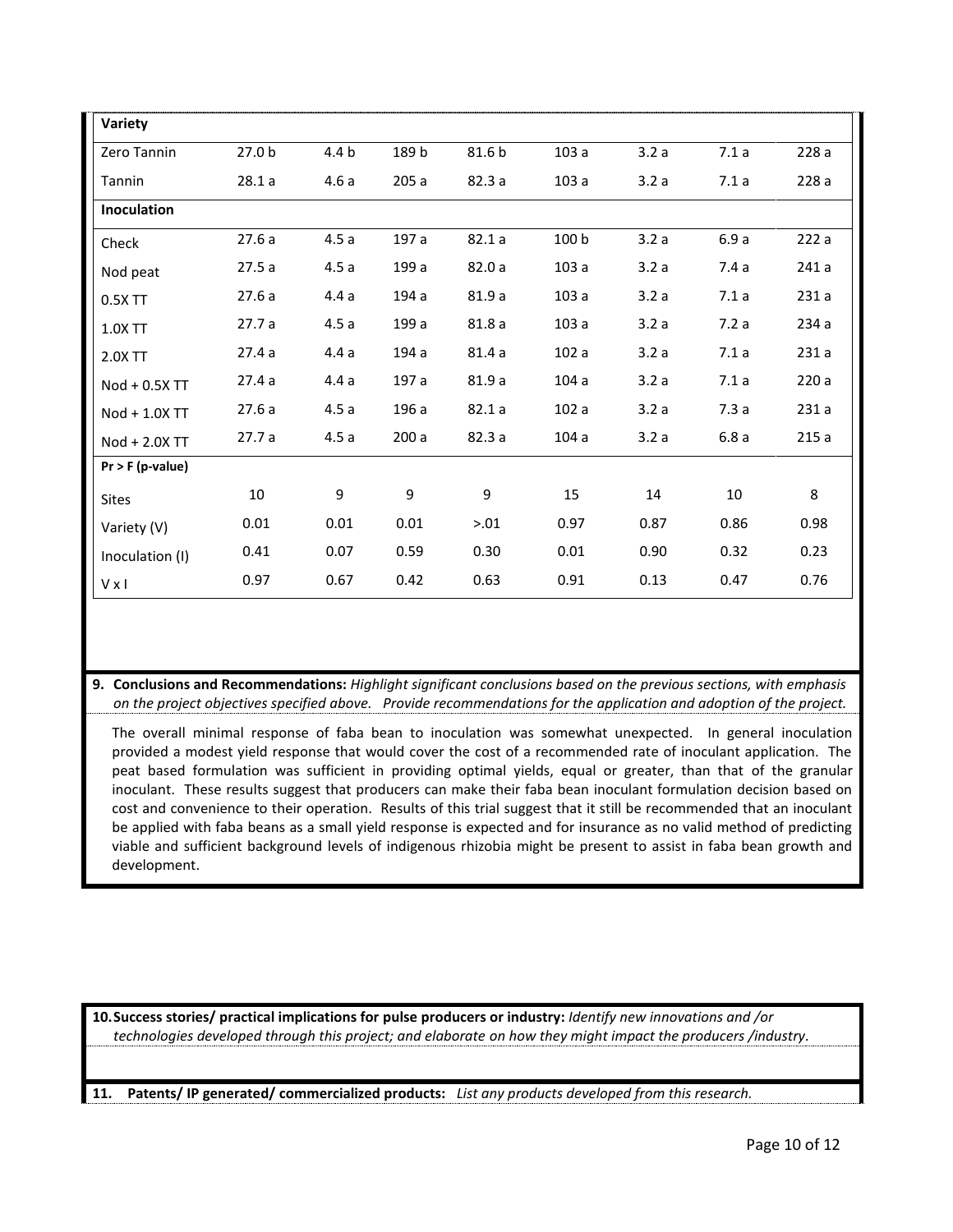**12. List technology transfer activities:** *Include presentations to conferences, extension meetings or articles published in science journals or other magazines.*

This project was highlighted and toured at all the Agri-ARM sites at least once during the three year study duration. Numbers of producers and agronomists who viewed the study would easily exceed 1000 over the three year period. At Outlook alone in the trial initiation year it was highlighted during two separate field tours in recognition of 2016 being the "International Year of Pulses." Trials were signed to recognize the finacial funding provided by Saskatchewan Pulse Growers for the project. Results will also be made available in individual sites Annual Reports (many available on-line when completed) and as oportunities arise (oral presentations, popular agriculture press, fact sheets, etc.).

### **Acknowledgements:**

The contributions of the professional staff and summer student assistance at all cooperating Agri-ARM sites is gratefully acknowledged and greatly appreciated.

## **13. List any other funding contributions or support received.**

**None**

**14. Future research potential arising from project.** *Detail any further research, development and/or communication needs arising from this project.* 

The minimal response of faba bean to annual inoculation leads to the question of whether field pea and lentil may also be subjected to reduced inoculation responses. If indigenous rhizobia populations have increased in Saskatchewan with repeated inclusion of these legumes in rotation, they may be providing effective biological fixation to be occurring. Should this be the case, formulations of inoculants based on price and/or convenience decisions might provide the necessary "insurance" for optimal yields at reduced savings to producers.

## **15. Acknowledgements***. Include actions taken to acknowledge support by the Saskatchewan Pulse Growers.*

Acknowledgement of the financial support provided by SPG has been recognized in annual reports and it is the intention of the Principal Investigator to develop a "Fact Sheet" of the results obtained from this study, full recognition to funding provided by the SPG will be made. Future presentations of results will continue to acknowledge the SPG.

**16. Appendices:** *Include any additional materials supporting the previous sections, e.g. detailed data tables, maps, graphs, photos, specifications, literature cited*

Bremer, E., D. A Rennie and R. J. Rennie. 1988. Dinitrogen Fixation of Lentil, Field Pea and Fababean Under Dryland Conditions. Can. J. Soil Sci. 68: 553-562.

Evans, J., A. Gregory, N. Dobrowolski, SS. G. Morris, G. E. O'Connor, C. Wallace. 1996. Nodulation of field-grown *Pisium sativum* and *Vicia faba*: Competitiveness of inoculant strains of *Rhizobium leguminosarum* bv. *viciae* determined by an indirect, competitive ELISA method. Soil Bio. Biochem. 28: 247-255.

Jensen, E. S., M. B. Peoples and H. Hauggaard-Nielsen. 2010. Faba bean in cropping systems. Field Crops Res. 115: 203-216.

Laguerre, G., P. Louvrier, M. R. Allard and N. Amarger. 2003. Compatibility of Rhizobial Genotypes within Natural Populations of *Rhizobium leguminosarum* Biovar *viciae* for Nodulation of Host Legumes. Appl. Environ. Microbiol. 69: 2276-2283.

Lamari, L., C. C. Bernier. 1985. Etiologyof Seedling Bliight and Root Rot of Faba Bean (*Vicia faba*) in Manitoba. Can. J.